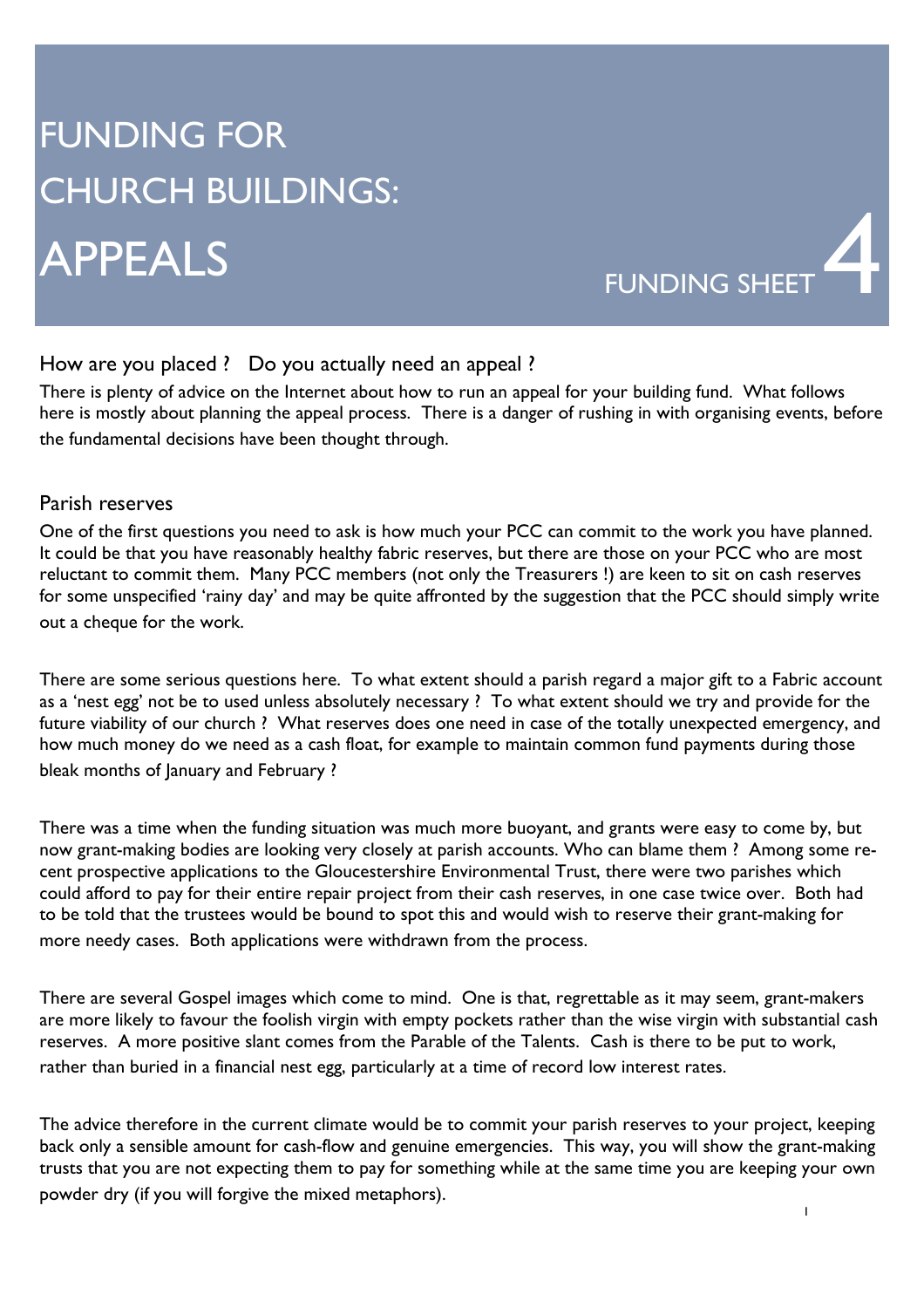## **Appeal Committee**

Depending on the scope of the work and the resources of your church, it may be helpful to set up an Appeal Committee. However much your instinct may be against yet another committee, it is probably sensible for a **small** group under a dynamic and efficient leader to be entrusted with the co-ordination of all the effort needed to raise the necessary money.

Not all members of an Appeal Committee need be on the PCC or even regular church attenders. Try to draw members from other sections of the community. With luck you may be able to recruit people with financial and IT skills. The choice of a good chairman will be crucial. It is usually wiser if the parish priest is not the chairman, but he or she should try and attend at least some of the meetings.

However, it is important to be clear that such a committee must be **under the direction of the PCC**. It is the PCC and not the Appeal Committee which has to give instructions to architect or builders and which is legally responsible for any debts incurred.

Some more detailed advice about launching and running the appeal is contained in the next section.

## **Timing and phasing**

Don't rush into things. Larger appeals need careful planning, and this must be done **before** going public. You can only do one launch. But it may then be a good idea to set a time limit for the public phase, for example twelve months from the launch of the appeal. A small parish in the Cotswolds a while back raised a large sum in under a year and the appeal organiser said at the time: "It is more practicable in our experience to go flat out for a defined time, than to struggle on, gradually losing revs, over a long period until the sum is raised."

It may help to think in terms of phases of your appeal. Before you go to a public launch, you will need to go through a planning phase. You may also want during this early stage to identify and approach major donors who can hopefully be persuaded to lay the financial foundations of the appeal. This will help reduce your funding gap, thus making it easier to secure the grants for which you will be applying and, after the public launch, the fundraising phase will have a more achievable target.

#### **Presenting your church**

What's special about your church ? Why should people dip into their pockets to help your appeal ?

Take a fresh look at your church. Remind yourself of its architecture, its history, its place in the landscape and above all its place in the local community. Each of our churches is unique - even the most humble of our buildings has something special which can be brought out in an appeal letter. Don't underestimate the quality of your church – 70 percent of the 400 churches in this diocese are listed either Grade I or II\*. **Never say – or even think – "It's only Victorian"!** Even modern buildings can be good examples of their type. St Barnabas, Tuffley is an instructive case in our diocese. Completed in 1940 and well and truly out of fashion in the 60s and 70s, it is now listed grade II\* as an important example of twentieth century architecture, and its first major restoration has been completed, with the help of a 50 percent grant from English Heritage.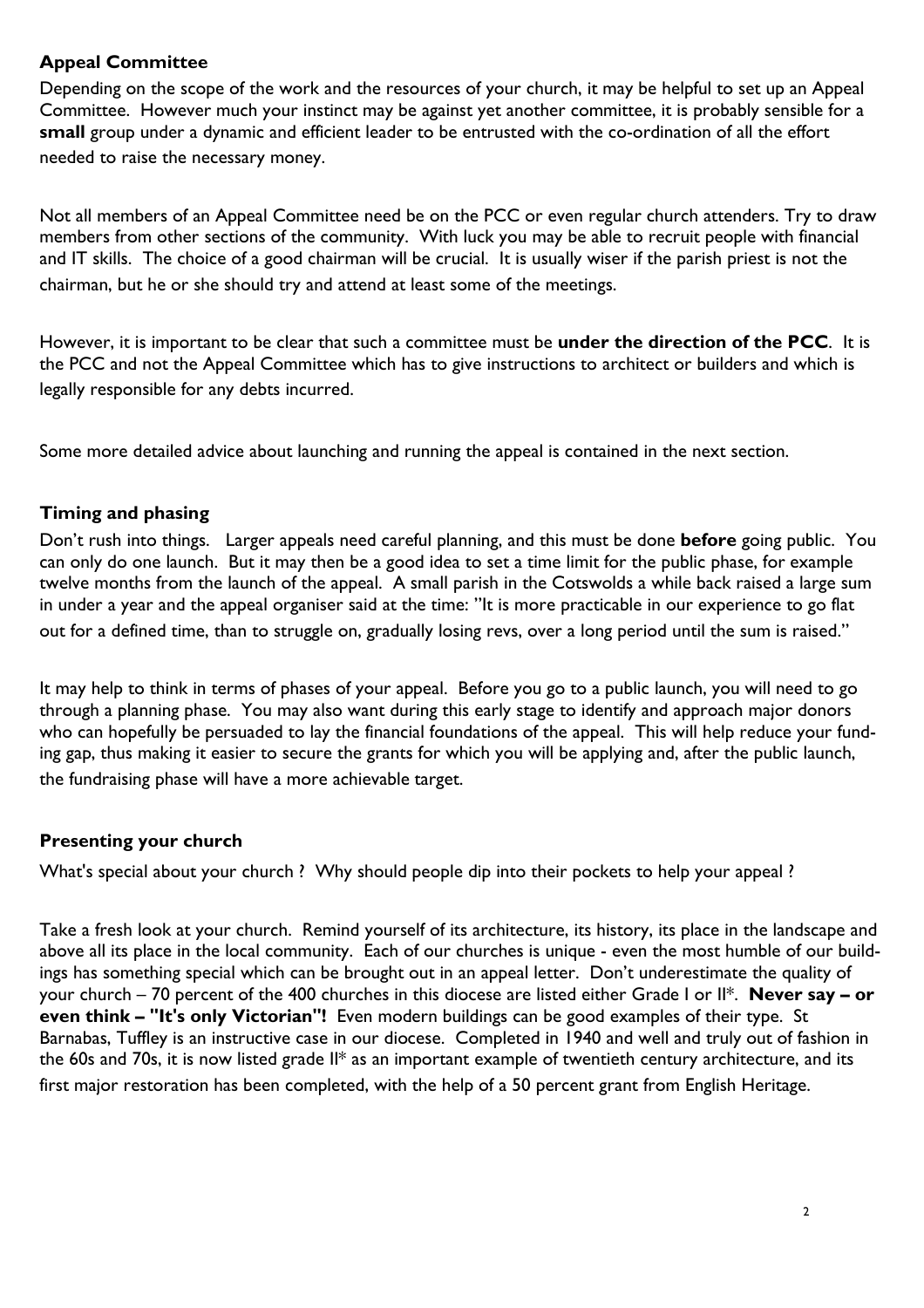#### **Presenting your appeal**

Always look critically at your paperwork. If you know anyone who is involved in marketing or PR, ask them to look through what you have produced and be guided by their reactions. You know your church and you know what you are trying to achieve. Other people don't. The whole question of making applications to grant making bodies is dealt with in a later section, but the principles are the same whether you are producing literature for local consumption or to be looked at someone in London who is never likely to enter the building.

Unfortunately many parish appeals fail badly in this respect and paperwork is unimaginative and/or not sufficiently informative. Try to cut out ponderous verbiage, but ensure that the key questions are answered :

**What** is the money needed for ? **How much** have you got in hand ? **How much** do you still need ? **What** is to happen once the money is raised ? **How soon** do you hope to start ?

And so on. Language needs to be clear, unambiguous and positive. Keep figures nice and round. '£12,000' is so much clearer than '£11,972.44'.

The DAC Secretary has some examples of good (and not so good) brochures etc from recent appeals, which you are welcome to look at. Some recent appeal organisers are willing to be quizzed on how they did it, or where, with hindsight, they could have done better. Contact the DAC Secretary if you want to be put in touch. Why reinvent the wheel? By the way, don't make the mistake of thinking that a classy brochure looks extravagant. On the contrary, it looks as if you mean business, and are prepared to invest money and effort in pursuit of a worthy goal.

## **Launching the appeal**

A typical approach is for the Appeal Committee to produce a mailing to go to every household and business in the parish, explaining the scope of the appeal and giving details of a public launch meeting to be held in the near future. This should also be sent to people who used to live in the parish but no longer do so, and to others who have links with the parish, e.g. those who were baptised or married in the church or whose family members have been buried there. The appeal literature must be attractive, concise and clear as to the aims of the appeal.

The launch event could take a variety of forms, but must be cheerful and positive in atmosphere. Short speeches (maximum five minutes!) may be made setting out the nature of the appeal. If the expertise is available, a short video or PowerPoint presentation can be given, but again beware of excessive length. The event could be in the context of a special service or a major festival, or perhaps the stewardship supper approach may be used. Certainly refreshments and a festive atmosphere are important. People should get some fun out of your appeal and the catering and drinks should be upmarket. Church functions do not always shine in this respect !

Posters and graphs can be used to good advantage, for example breaking down the overall target to a human scale e.g. how the weekly equivalent of a newspaper or pint of beer will accumulate into large sums of money. A colourful and professional-looking appearance works wonders.

people who can explain what is involved. Where necessary, follow-up visits should be made as soon as possi-It is vital that forms and information regarding Gift-Aid and standing orders should be available, together with ble after the launch event, to encourage people to complete the necessary forms, or to answer any queries.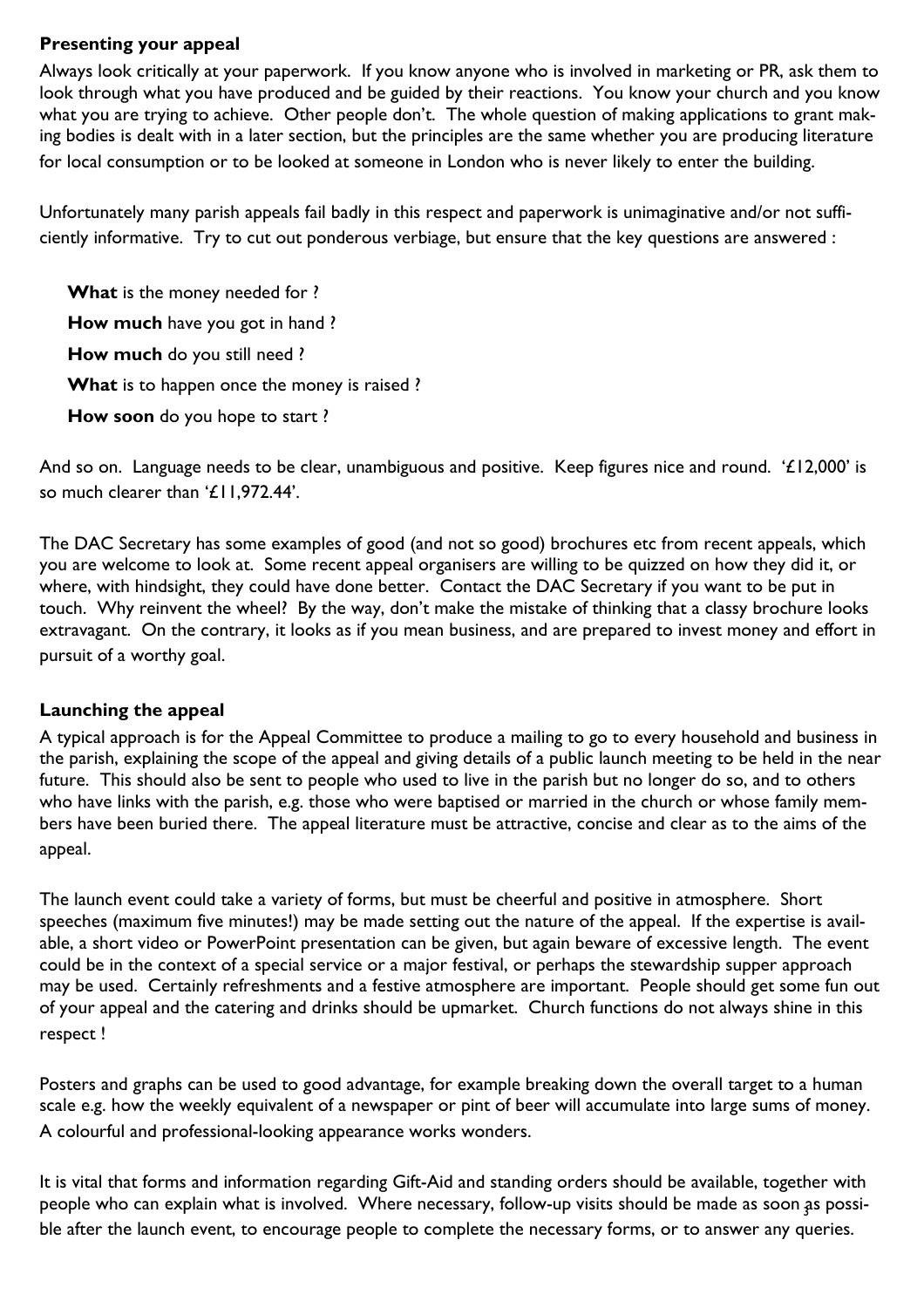## **Keeping supporters informed: An appeal website ? Or newsletters ?**

Depending on the scope of the appeal, and the availability of the necessary talent, it may be worth having a website. Alternatively an occasional progress report might be put together – celebrate some milestone achieved, look ahead to planned events and thank those who have already helped.

## **Gift-Aid**

It is fundamental that your appeal takes full advantage of Gift-Aid, which enables tax relief to be claimed even on small, one-off contributions, provided the donor is a tax payer. The documentation could not be easier: any donor can sign a simple form which authorises the treasurer to reclaim tax on all future donations by that person. Many of your donors will rightly expect their giving to be maximised in this way.

For the larger appeal there is great benefit in persuading people to give regularly to the project, by monthly, quarterly or annual standing order….Gift-Aided of course, where possible. Help on Gift Aid is available from the accounts department at Church House or on the diocesan website at: www.gloucester.anglican.org

Be very clear that you can only Gift-Aid a straight financial payment *to the PCC.* Gifts in kind, or payments direct to contractors do not count and valuable tax reclaim is thereby lost.

## **Buy a Brick etc**

Way back in the 1950s, Guildford Cathedral pioneered the idea of 'Buy a Brick' and this has been adapted and used by countless parish appeals ever since. 'Sign a Slate' was a recent local example, where people can buy their own personally dedicated component and can write a message on it, which perhaps one day will be read, when the roof is once again recovered. This sort of approach gives people the chance to feel that they have moved the project forward by a measurable amount, and gives them a feeling of 'ownership'. Of course, not all projects lend themselves to this sort of thing.

#### **Fund raising events**

Provided that the requirements are clearly understood in the parish, it is surprising how willingly subscribers and event organisers appear and offer their ideas. That is always heartening, but it's important that the Appeal Committee should carefully co-ordinate the offers of help, so as to prevent repetition of events or a clash of dates.

There is a danger of 'Fundraising Fatigue', so keep a close eye on the cost of proposed events in terms of financial outlay and organisational effort. One village church Appeal Committee made a rule that any fund-raising event in their one-year programme must aim to raise at least £500 and ideally not less than £1,000.

For example a proposed pantomime was ruled out because it would have involved an enormous amount of effort and would have detracted from other fund-raising events, but would probably have netted only a few hundred pounds.

There is no limit to the variety of events which can be organised. An auction has often proved successful, preferably with a celebrity to conduct it. Proceeds might be divided 50/50 between the appeal and the donors of the objects being sold. Sponsored events of every description are usually popular. The media may be a source of new ideas. Parishes have borrowed ideas like the X Factor or celebrity cooking – but the standard needs to be good.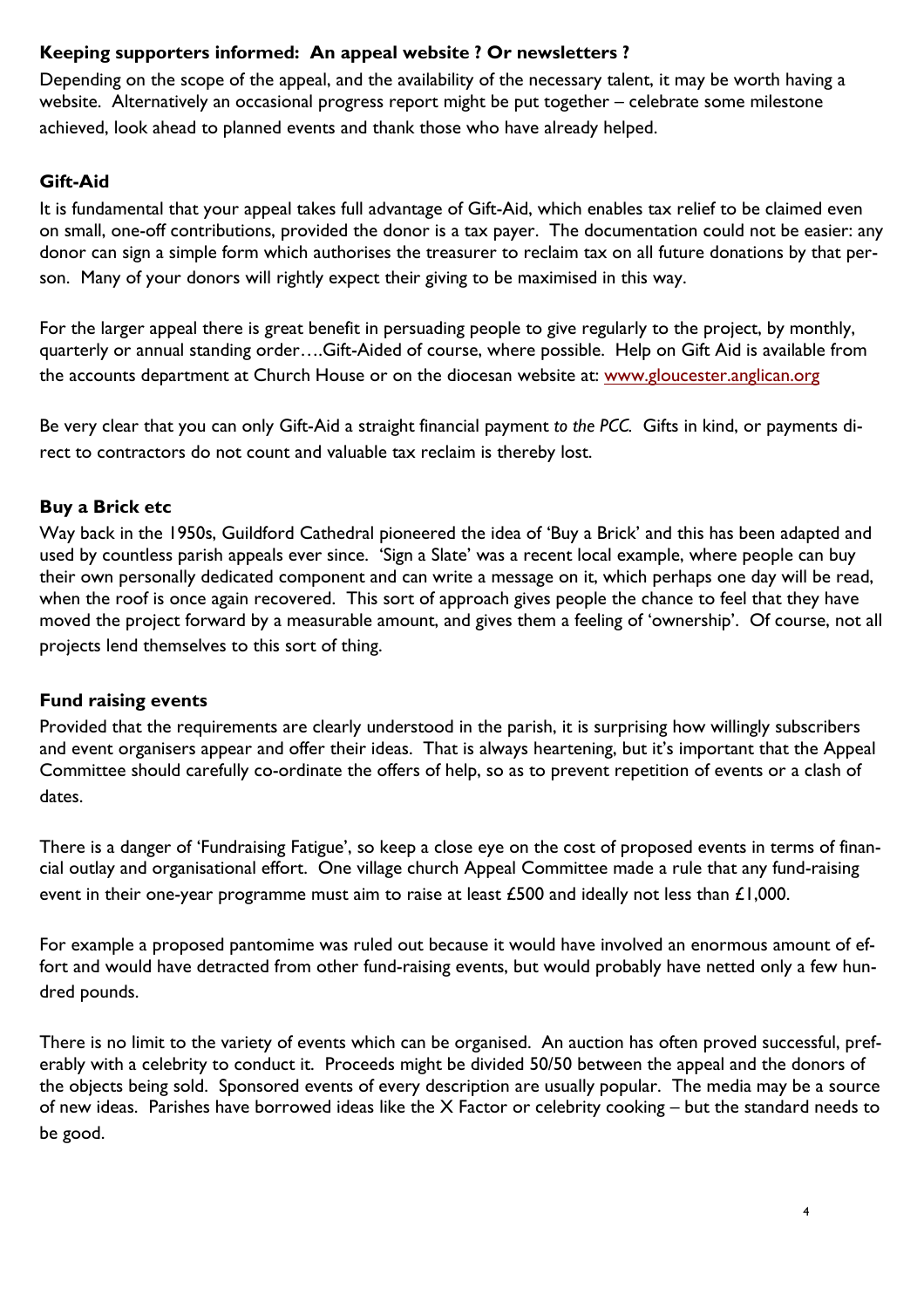There is definitely a need for novelty and imagination. Possibly abseiling down the tower has become rather a commonplace, though people still seem to enjoy it. Keep an eye on what other charities are doing and perhaps combine forces. For example, why not invite your local birds of prey sanctuary to one of your funding events ? They will get some useful publicity out of it and the feathered friends may enjoy spreading their wings in the church.

Ideas have included a scarecrow exhibition, model railway show, sponsored walks, Christmas tree festival, wedding dress display etc, etc. It's good to involve children, too. A novel idea from Swindon Village was bungee-jumping from the tower…….for teddy-bears!

## **An example of a first-rate appeal event**

The recent appeal at Selsley included a concert which was a real winner. Someone who lives in the parish is a professional mezzo-soprano with an international reputation. The appeal organiser felt that it was at least worth asking her whether there would be any possibility of a concert in aid of the appeal. She replied at once, offering a selection of dates but warning that an immediate decision was needed, or they would be looking at the following year. Her response was even more generous in that she undertook to find a group of instrumentalists, who, like her, would be giving their services.

The appeal committee seized the opportunity and decided to make it into a gala evening, with Prosecco and canapés, and they charged accordingly. The ticket price of £37.50 raised one or two eyebrows locally, but was actually a proper reflection of the quality of the soloist and the music being offered.

Every available seat was crammed into the church and every seat was sold, with a waiting list in case of cancellations. Unfortunately the heavens opened on the day of the concert, but thanks to careful planning and meticulous organisation, everything went smoothly. The concert itself was deliberately kept quite short – about 50 minutes without an interval, and a very brief introduction was given by the incumbent, followed by a four minute talk extolling the qualities of the architecture and the appeal, by the DAC Secretary.

The result was a truly unforgettable concert, ending with a standing ovation. The total raised for the appeal was over £6,000 net of expenses, and the musicians were so appreciative of their reception that they all offered to come back to do something similar in the not too distant future. It was a lot of work, but hugely enjoyable for its own sake, not just as a money-raiser.

Not everyone is lucky enough to have such a helpful professional performer living in their parish, but the following general points should definitely be noted:

- **don't** be afraid to ask.
- **don't** under-sell the opportunity.

**leave nothing to chance** in ensuring that the evening goes smoothly.